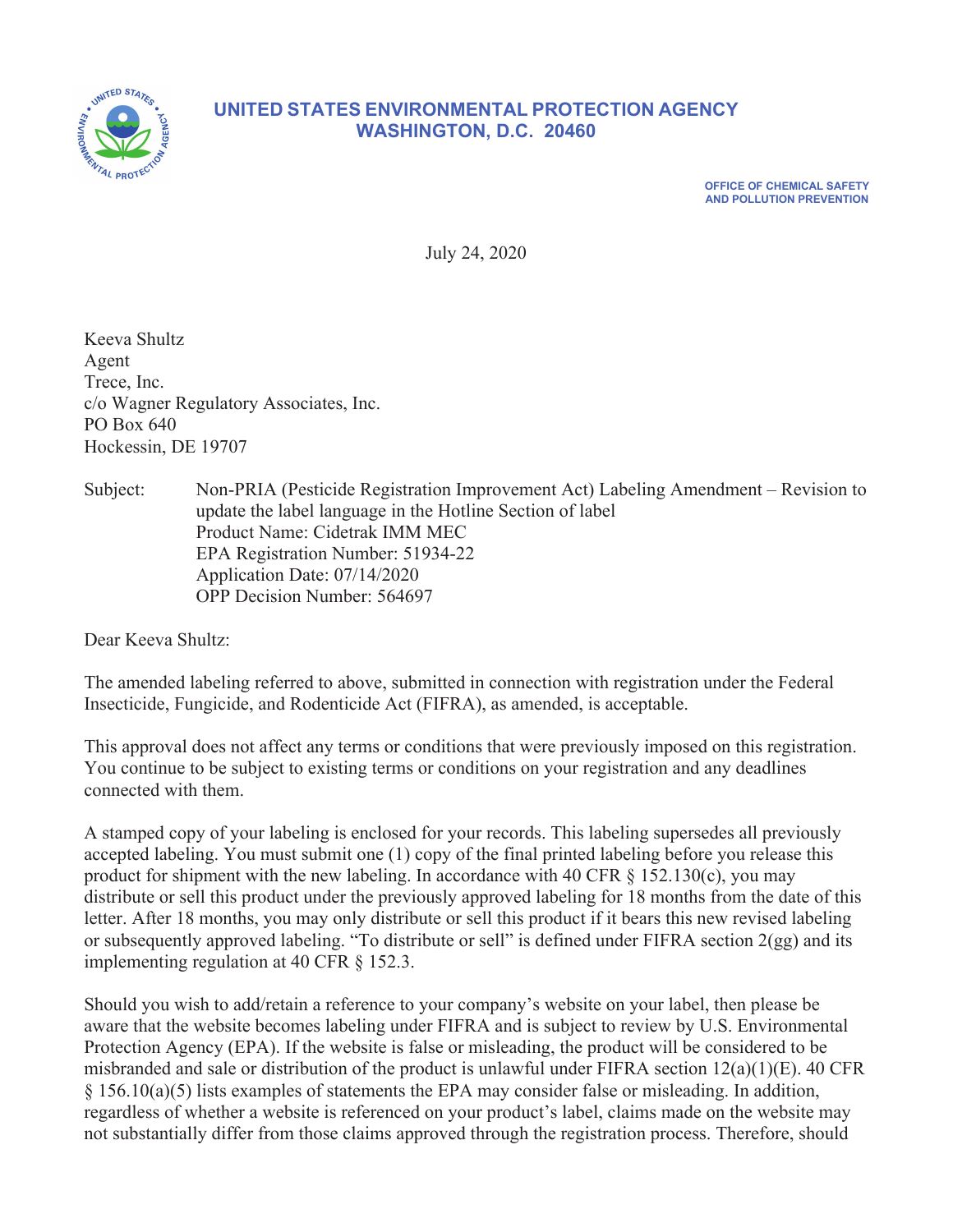Page 2 of 2 EPA Reg. No. 51934-22 OPP Decision No. 564697

the EPA find or if it is brought to our attention that a website contains false or misleading statements or claims substantially differing from the EPA-approved registration, the website will be referred to the EPA's Office of Enforcement and Compliance Assurance.

Your release for shipment of this product constitutes acceptance of these terms. If these terms are not complied with, this registration will be subject to cancellation in accordance with FIFRA section 6.

If you have any questions, please contact James Parker by phone at (703) 306-0469 or via email at parker.james@epa.gov.

Sincerely,

Andrew C. Jenycelon

 Biochemical Pesticides Branch Biopesticides and Pollution Prevention Division (7511P) Office of Pesticide Programs

Enclosure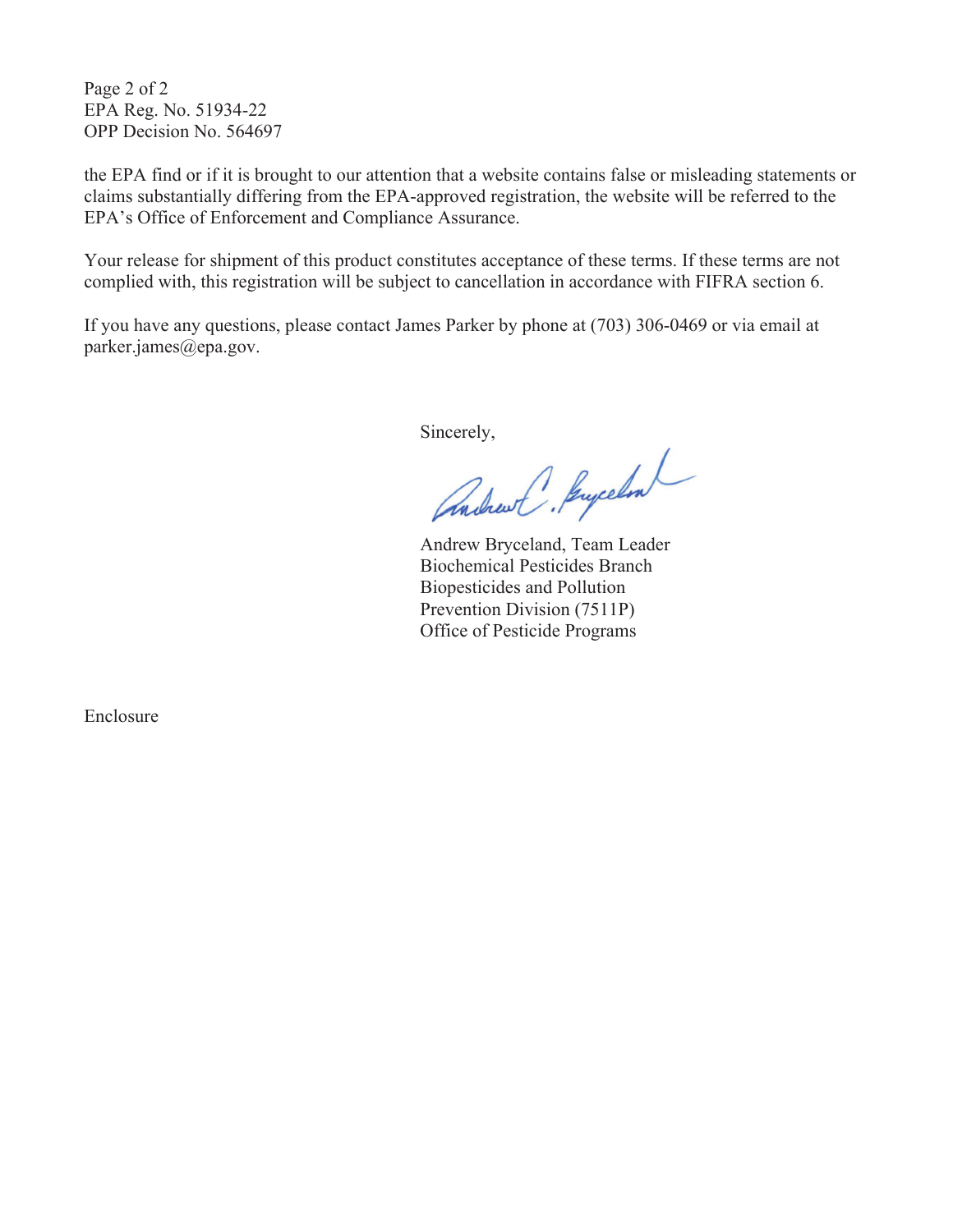**[Master Label: Commercial]** 

# **CIDETRAK® IMM MEC™**

A Mating Disruption Formulation for Indian meal moth, *Plodia interpunctella*, tobacco moth, *Ephestia elutella*, raisin moth, *Cadra figulilella*, almond moth, *Cadra cautella*, and Mediterranean flour moth, *Ephestia kuehniella*

| <b>ACTIVE INGREDIENT:</b> | WT. BY % |
|---------------------------|----------|
|                           |          |
|                           |          |
|                           |          |

# **KEEP OUT OF REACH OF CHILDREN CAUTION**

Si usted no entiende la etiqueta, busque a alguien para que se la explique a usted en detalle. (If you do not understand this label, find someone to explain it to you in detail.)

| <b>FIRST AID</b>                                                                                                         |                                                                                                   |  |
|--------------------------------------------------------------------------------------------------------------------------|---------------------------------------------------------------------------------------------------|--|
| <b>IF INHALED:</b>                                                                                                       | Move person to fresh air.<br>$\bullet$                                                            |  |
|                                                                                                                          | If person is not breathing call 911 or an ambulance, then give artificial respiration, preferably |  |
|                                                                                                                          | mouth to mouth if possible.                                                                       |  |
|                                                                                                                          | Call a poison control center or doctor for treatment advice.                                      |  |
| <b>IF ON SKIN OR</b>                                                                                                     | Take off contaminated clothing.<br>$\bullet$                                                      |  |
| <b>CLOTHING:</b>                                                                                                         | Rinse skin immediately with plenty of water for 15-20 minutes.                                    |  |
|                                                                                                                          | Call poison control center or doctor for treatment advice.                                        |  |
| <b>IF IN EYES:</b>                                                                                                       | Hold eye open and rinse slowly and gently with water for 15-20 minutes. Remove contact            |  |
|                                                                                                                          | lenses, if present, after the first 5 minutes, then continue rinsing eye.                         |  |
|                                                                                                                          | Call poison control center or doctor for treatment advice.                                        |  |
| <b>HOTLINE NUMBERS</b>                                                                                                   |                                                                                                   |  |
| Have the product container or label with you when calling a poison control center or doctor, or going for treatment. For |                                                                                                   |  |
| emergency information concerning this product, call the National Pesticides Information Center (NPIC) at 1-800-858-      |                                                                                                   |  |
| 7378 Monday through Friday, 8:00 a.m. to 12:00 p.m. pacific time or your poison control center at 1-800-222-1222. For    |                                                                                                   |  |

additional information, you may also contact Trécé Inc. at **1-866-785-1313**.

# **ACCEPTED** 07/24/2020

**Manufactured By:**  TRÉCÉ INCORPORATED 7569 Hwy 28 W Adair, Oklahoma 74330

EPA Reg. No.: 51934-22 **EPA Reg. No.: 51934-22** Under the Federal Insecticide, Fungicide<br>and Rodenticide Act as amended, for the pesticide registered under EPA Reg. No.

51934-22

**Net Contents: \_\_\_\_\_\_\_\_\_\_\_\_ [Fl. Oz./mL/Gals.]**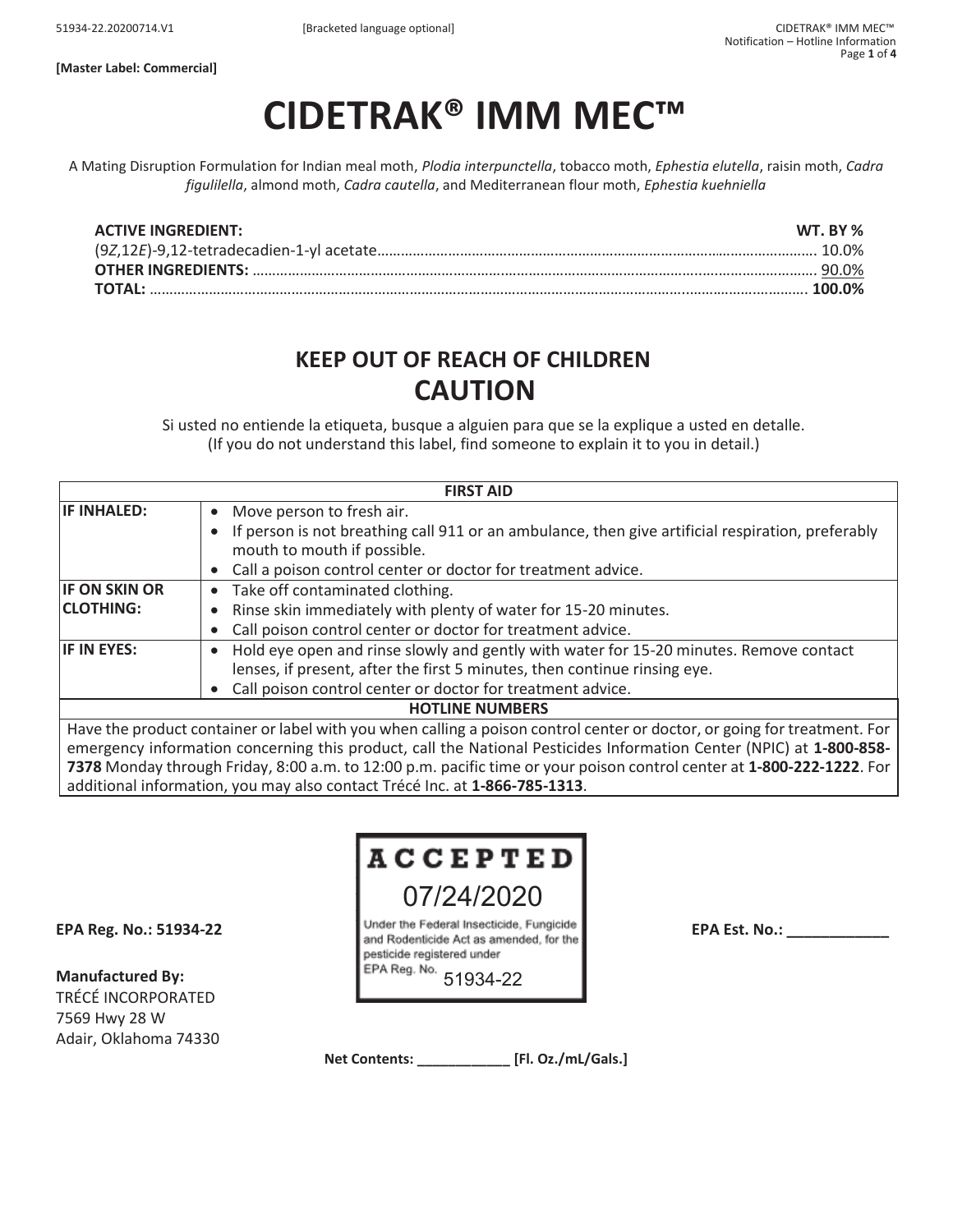#### **PRECAUTIONARY STATEMENTS HAZARDS TO HUMANS AND DOMESTIC ANIMALS**

#### **CAUTION**

Harmful if absorbed through skin or if inhaled. Causes moderate eye irritation. Avoid contact with skin, eyes, and clothing. Avoid breathing spray mist or vapor. Wash thoroughly with soap and water after handling and before eating, drinking, chewing gum, using tobacco, or using the toilet. Remove contaminated clothing and wash before reuse.

#### **ENVIRONMENTAL HAZARDS**

To protect the environment, do not allow pesticide to enter or run off into storm drains, drainage ditches, gutters or surface waters. Applying this product in calm weather when rain is not predicted for the next 24 hours will help to ensure that wind or rain does not blow or wash pesticide off the treatment area.

### **DIRECTIONS FOR USE**

It is a violation of Federal law to use this product in a manner inconsistent with its labeling.

READ ENTIRE LABEL BEFORE USING

SHAKE WELL BEFORE USING

**CIDETRAK® IMM MEC** is a suspension concentrate that disrupts the mating communication between adult male and female moths, reduces fertile egg laying, suppresses subsequent larval infestation and reduces the need for applying insecticides.

#### Per 40 CFR 180.1153 DO NOT EXCEED the rate of 3.5 g pheromone per 1,000 ft<sup>2</sup> per year.

| Facilities and              | Apply CIDETRAK <sup>®</sup> IMM MEC in and around storage, warehouse and manufacturing facilities containing raw    |
|-----------------------------|---------------------------------------------------------------------------------------------------------------------|
| commodities                 | grains and bean seeds and products including but not limited to wheat, barley, rye, oats, corn, popcorn, rice,      |
|                             | all edible bean varieties, soybeans, cocoa beans; tobacco; birdseed; all spices; nuts including but not limited     |
|                             | to peanuts, walnuts, almonds, pecans, hazelnuts, Brazil nuts and pistachios; dried commodities including but        |
|                             | not limited to all fruits, vegetables, spices, nuts, and herbs, all animal and/or pet food, such as dog and cat     |
|                             | food, cattle, hog, sheep and other animals in and around storage, warehouse and manufacturing facilities            |
|                             | including but not limited to raw, intermediate/in-process goods and finished goods facilities; mills, bakeries,     |
|                             | drying areas, retail establishments, pet stores, supermarkets and restaurants.                                      |
| <b>Targeted Pests</b>       | Indian meal moth (Plodia interpunctella), Mediterranean flour moth (Ephestia kuehniella), tobacco moth              |
|                             | (Ephestia elutella), raisin moth (Cadra figulilella), and almond moth (Cadra cautella).                             |
| <b>General Surface Rate</b> | Use 1 ounce of CIDETRAK® IMM MEC to one gallon of water. Partially fill the mixing container with water,            |
|                             | add the CIDETRAK® IMM MEC, shake or stir, and fill to final volume. Use diluted solution within 12 hours of         |
|                             | mixing. Shake or stir before each use.                                                                              |
|                             | Apply the CIDETRAK® IMM MEC dilution at a rate of one gallon up to 3,500 ft <sup>2</sup> of surface area.           |
| <b>Fogging Rate</b>         | Apply CIDETRAK® IMM MEC as a fog or an ultra-low volume (ULV) mist with equipment such as ULV,                      |
|                             | mechanical misting sprayers, aerosol generators, or thermal foggers to achieve uniform coverage. Follow             |
|                             | manufacturer's solution preparation instructions. Apply at a rate of one ounce of CIDETRAK® IMM MEC up              |
|                             | to 49,000 ft <sup>3</sup> . Fogging applications are recommended for larger facilities. Close area and shut off all |
|                             | ventilation systems. Apply the product in the air and direct mist toward all areas that may harbor target           |
|                             | pests. After treatment, leave the room closed for 30 minutes or longer as recommended by the equipment              |
|                             | manufacturer or the labels of other products applied in tank mixing. Do not remain in treated area; ventilate       |
|                             | before reentry.                                                                                                     |
| <b>Application Method</b>   | CIDETRAK® IMM MEC may be applied as a general surface spray, fogging, spot spray, or crack and crevice              |
|                             | treatment where targeted insects are found. Use spray/application equipment capable of delivering a                 |
|                             | variable spray or coating to uniformly apply the solution such as handheld sprayers, electric sprayers or           |
|                             | fogging equipment. Do not apply directly to food or foodstuffs.                                                     |
|                             | Prior to fogging application, remove or cover all food items. Any food or foodstuffs accidently contaminated        |
|                             | during treatment should be discarded.                                                                               |
| <b>Tank Mixing</b>          | The user, at his/her discretion, can tank mix CIDETRAK® IMM MEC with an adulticide or insect growth                 |
|                             | regulator currently registered for use, unless the product label prohibits such use. The resulting tank mixture     |
|                             | must be used in accordance with the more restrictive label limitations and precautions.                             |
| Timing                      | Apply prior to moth emergence or in between any generation. Monitor moth activity using STORGARD®                   |
|                             | monitoring systems and lures. Begin monitoring when possible and continue throughout the treatment to               |
|                             | assess population.                                                                                                  |
|                             | General Surface Treatment and Fogging Treatment: Reapply CIDETRAK® IMM MEC on a 90 day schedule with                |
|                             | 30-90 day retreatment intervals depending upon monitoring results and infestation levels.                           |
|                             | Note - CIDETRAK® IMM MEC will not prevent stored commodity damage from immigration of mated female                  |
|                             | moths into treated buildings. Nearby (500 yards) untreated buildings can be a source of these mated females.        |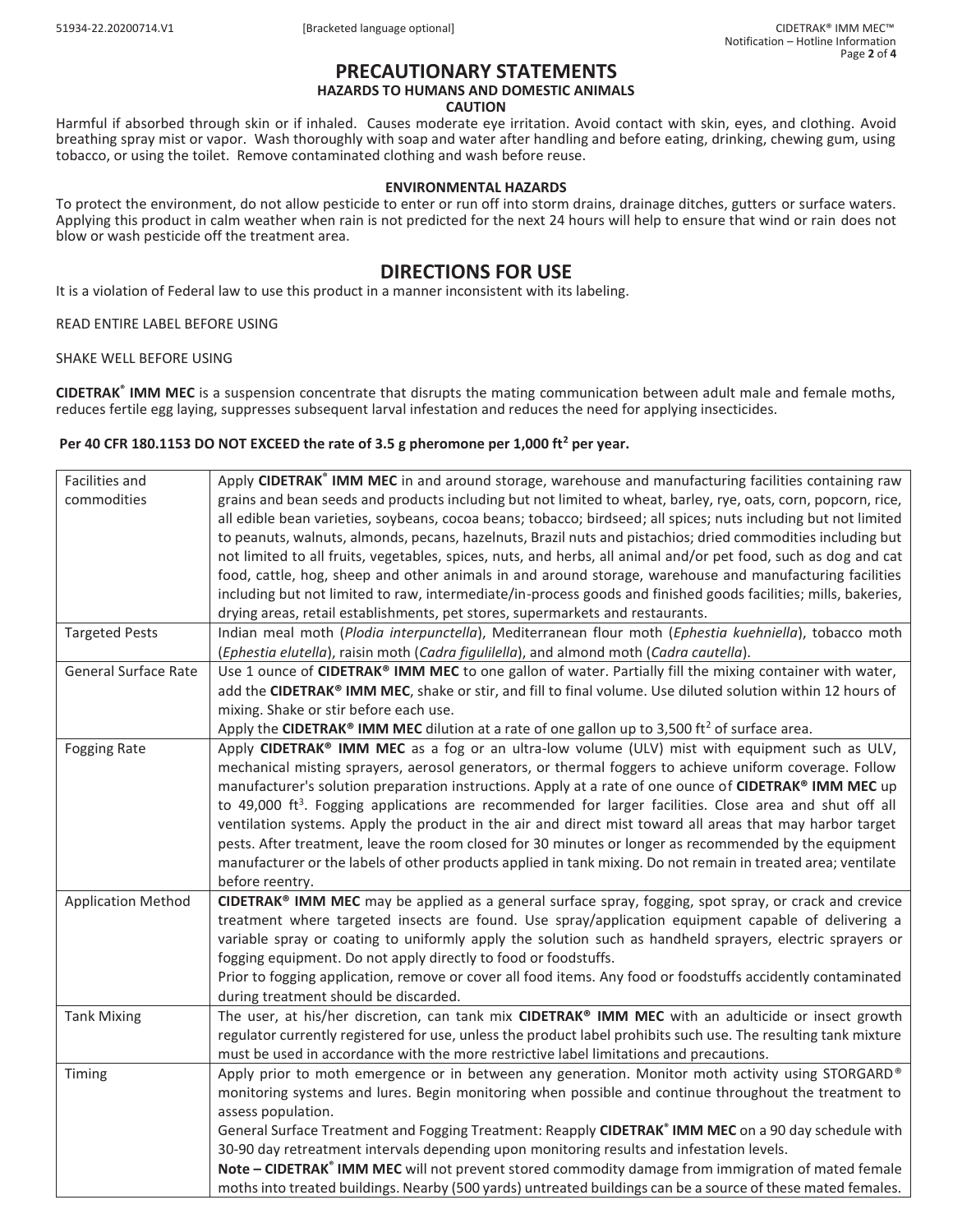|                       | Treatment with pheromone is recommended only when all buildings within or near treated buildings have       |
|-----------------------|-------------------------------------------------------------------------------------------------------------|
|                       | been treated with CIDETRAK® IMM MEC.                                                                        |
| <b>Treatment Tips</b> | CIDETRAK® IMM MEC suppresses mating of target insects. Immigration of mated female moths from               |
|                       | adjacent, infested buildings can reduce the level of control. Areawide treatment of entire sets of related  |
|                       | buildings is the most effective strategy. To supplement CIDETRAK® IMM MEC, use insecticides to control high |
|                       | populations. Monitor all pest populations to determine timely use of insecticides. To manage immigration    |
|                       | and high population pressures, consider:                                                                    |
|                       | 1. Treatment of external sources of infestation with CIDETRAK® IMM MEC                                      |
|                       | 2. Treatment of external sources of infestation with an insecticide.                                        |
|                       | 3. Treatment of pheromone treated buildings with insecticide. Consult your local extension specialist,      |
|                       | certified consultant, or Trécé representative for local management strategies.                              |
|                       |                                                                                                             |

## **STORAGE AND DISPOSAL**

Nonrefillable container. Do not contaminate water, food, or feed by storage or disposal.

**PESTICIDE STORAGE:** Store unopened original package in a dry location at a temperature below 40º F.

**PESTICIDE DISPOSAL:** Wastes resulting from the use of this product may be disposed of on site or at an approved waste disposal facility.

**Nonrefillable container (equal to or less than 5 gallons):** Do not reuse or refill this container. Triple rinse container (or equivalent) promptly after emptying. Triple rinse as follows: Empty the remaining contents into application equipment or a mix tank and drain for 10 seconds after the flow begins to drip. Fill the container ¼ full with water and recap. Shake for 10 seconds. Pour rinsate into application equipment or a mix tank or store rinsate for later use or disposal. Drain for 10 seconds after the flow begins to drip. Repeat this procedure two more times. Offer for recycling, if available or reconditioning, or puncture and dispose of in a sanitary landfill or by incineration, or if allowed by State and local authorities, by burning. If burned, stay out of smoke.

**Nonrefillable container [Greater Than 5 Gallons]:** Do not reuse or refill this container. Offer for recycling, if available. Triple rinse container (or equivalent) promptly after emptying. Triple rinse as follows: Empty the remaining contents into application equipment or a mix tank. Fill the container % full with water. Replace and tighten closures. Tip container on its side and roll it back and forth, ensuring at least one complete revolution, for 30 seconds. Stand the container on its end and tip it back and forth several times. Turn the container over onto its other end and tip it back and forth several times. Empty the rinsate into application equipment or a mix tank or store rinsate for later use or disposal. Repeat this procedure two more times. Then offer for recycling, if available or reconditioning if appropriate, or puncture and dispose of in a sanitary landfill or by incineration.

**Refillable container [For Bulk and Mini-Bulk Containers, Greater than 5 Gallons]:** Refill this container with pesticide only. Do not use this container for any other purpose. Cleaning the container before final disposal is the responsibility of the person disposing of the container. Cleaning before refilling is the responsibility of the person refilling. To clean container before final disposal, empty the remaining contents from this container into application equipment or mix tank. Fill the container about 10% full with water. Agitate vigorously or recirculate water with the pump for 2 minutes. Pour or pump rinsate into application equipment or rinsate collection system. Repeat this rinsing procedure two more times. Then offer for recycling, if available or puncture and dispose of in a sanitary landfill, or by incineration, or by other procedures allowed by State and local authorities.

### **CONTAINER IS NOT SAFE FOR FOOD, FEED, OR DRINKING WATER!**

### **WARRANTY AND LIMITATION OF DAMAGES**

To the extent consistent with applicable law, all statements concerning the use of this product apply only when used as directed as stated on this product label. Trécé, Inc. warrants that the product conforms to this label and under normal conditions of use according to this label, is reasonably fit for the stated label purpose. The manufacturer makes no express or implied warranties of merchantability or fitness for a purpose concerning this product, or its use, extending beyond the label. Under no circumstance will Trécé, Inc. be liable for damage (special, consequential or incidental) that result from the handling, storage, or use of this product which is not in compliance with the label. Read all label directions carefully.

Buyer's exclusive remedy, should this product be defective, is replacement of the product, or if this is impractical, a purchase price refund.

### **TRÉCÉ INCORPORATED**

Mailing Address: P.O. Box 129 · Adair, Oklahoma 74330 Shipping Address: 7569 Hwy 28 W · Adair, Oklahoma 74330 Phone: (918) 785-3061 · Fax: (918) 785-3063 STORGARD®, PHEROCON® and CIDETRAK® are registered Trademarks of TRÉCÉ Incorporated, Adair, OK USA ©2005 TRECE, Adair, OK USA

[[Optional Marketing Claims] Disrupts infestations of Indian meal moth, tobacco moth, almond moth, and Mediterranean flour moth Stops [moths listed on this label] Prevents [moths listed on this label] from breeding [reproducing] The proven way to protect your stored food from pests Fast acting pheromone technology Lasts season long Works all season long – a full 3 months Lasts all season Disrupts mating of listed insects [stored products pests] Makes control of listed pantry pests easy and simple to do Stop [moth listed on this label] infestations wherever you store food Protect packaged food for months